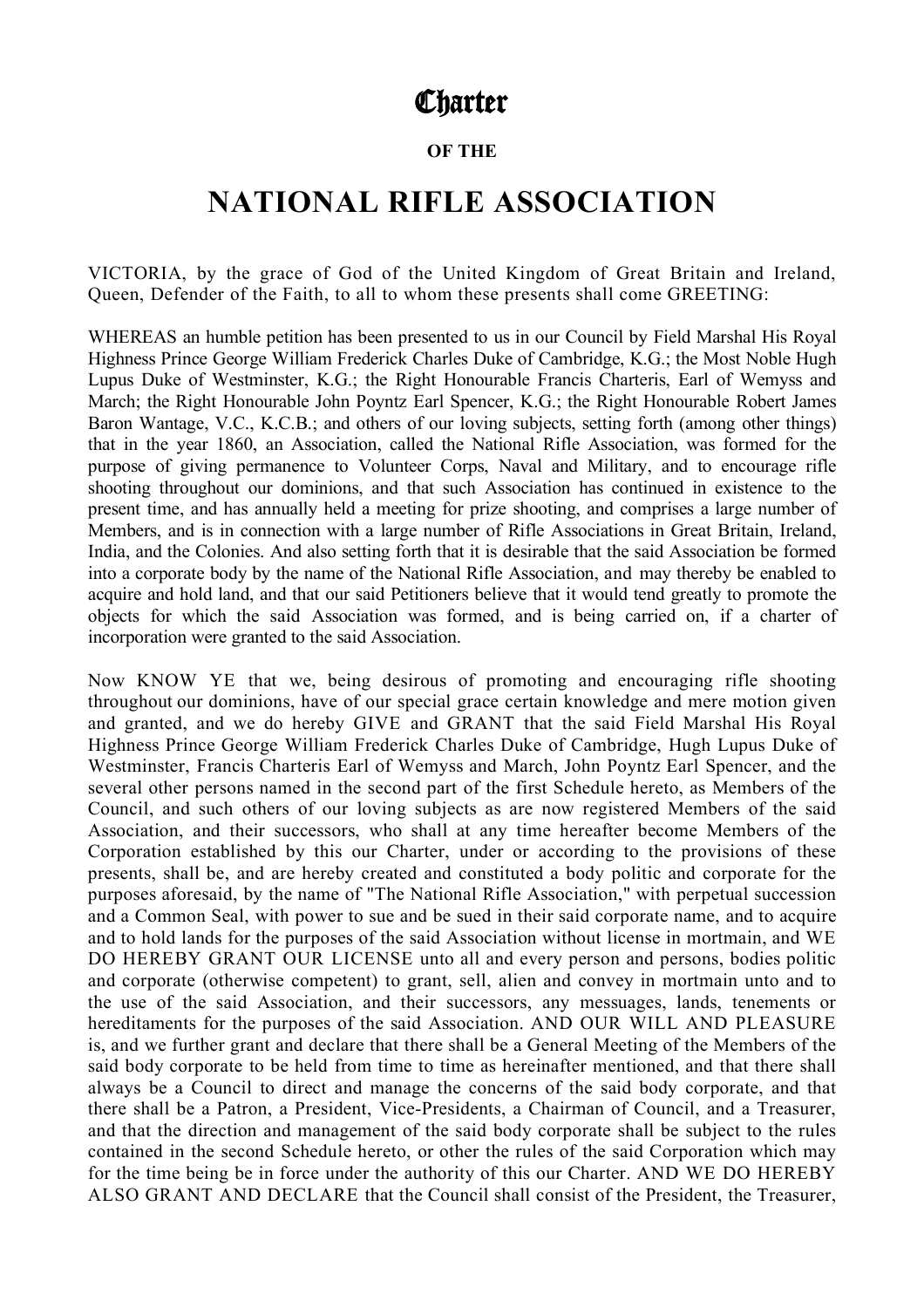and other Members of the Corporation to the number of thirty, or to such other number as the rules for the time being of the said Corporation shall direct, and that the first Patron shall be His Royal Highness Albert Edward Prince of Wales, K.G., and that the first President shall be Field Marshal His Royal Highness Prince George William Frederick Charles, Duke of Cambridge, and that the first Vice-Presidents shall be the persons named in the first part of the first Schedule hereto, and that the first Chairman of Council shall be the Right Honourable Lord Wantage, V.C., K.C.B., and that the first Treasurer shall be the Right Honourable Arthur Fitzgerald Lord Kinnaird, and that the thirty Members of Council shall be the persons named in the second part of the first Schedule hereto. AND WE DO HEREBY FURTHER GRANT AND DECLARE that the Council shall, subject to these presents, have the entire management of the property and funds of the Corporation, and the direction of all the affairs and concerns of the Corporation, and, in particular, the Council shall have power to purchase or otherwise acquire on behalf of the Corporation lands and tenements and other property, to erect and maintain buildings required for the purposes of the Corporation, and to dispose, by sale, exchange or otherwise, of any lands, tenements, or other property of which the Corporation may become possessed; also to borrow money for the purposes of the Corporation on the security of the property of the Corporation or any part thereof or otherwise. AND WE DO HEREBY FURTHER GRANT AND DECLARE that it shall be lawful for the Members of the Corporation in General Meeting to alter or revoke any of the said rules, or other the rules for the time being of the Corporation, and to make such new and other rules with respect to the qualification, privileges, admission, and a motion of Members, the appointment, emoluments, and tenure of office of the officers and servants of the Corporation, and with respect to any other of the matters contained in the said scheduled Rules, and generally for regulating the affairs, property, business and interests of the Corporation, and for carrying out the objects of the Corporation. Provided that no such altered, new, or other rule shall be repugnant to these presents or to the laws and statutes of this our realm, and that if any rule so repugnant as aforesaid shall be made, such rule shall be void. IN WITNESS whereof we have caused these our Letters to be made Patent. Witness Ourself at Westminster, the 25th day of November, in the fifty-fourth year of our Reign.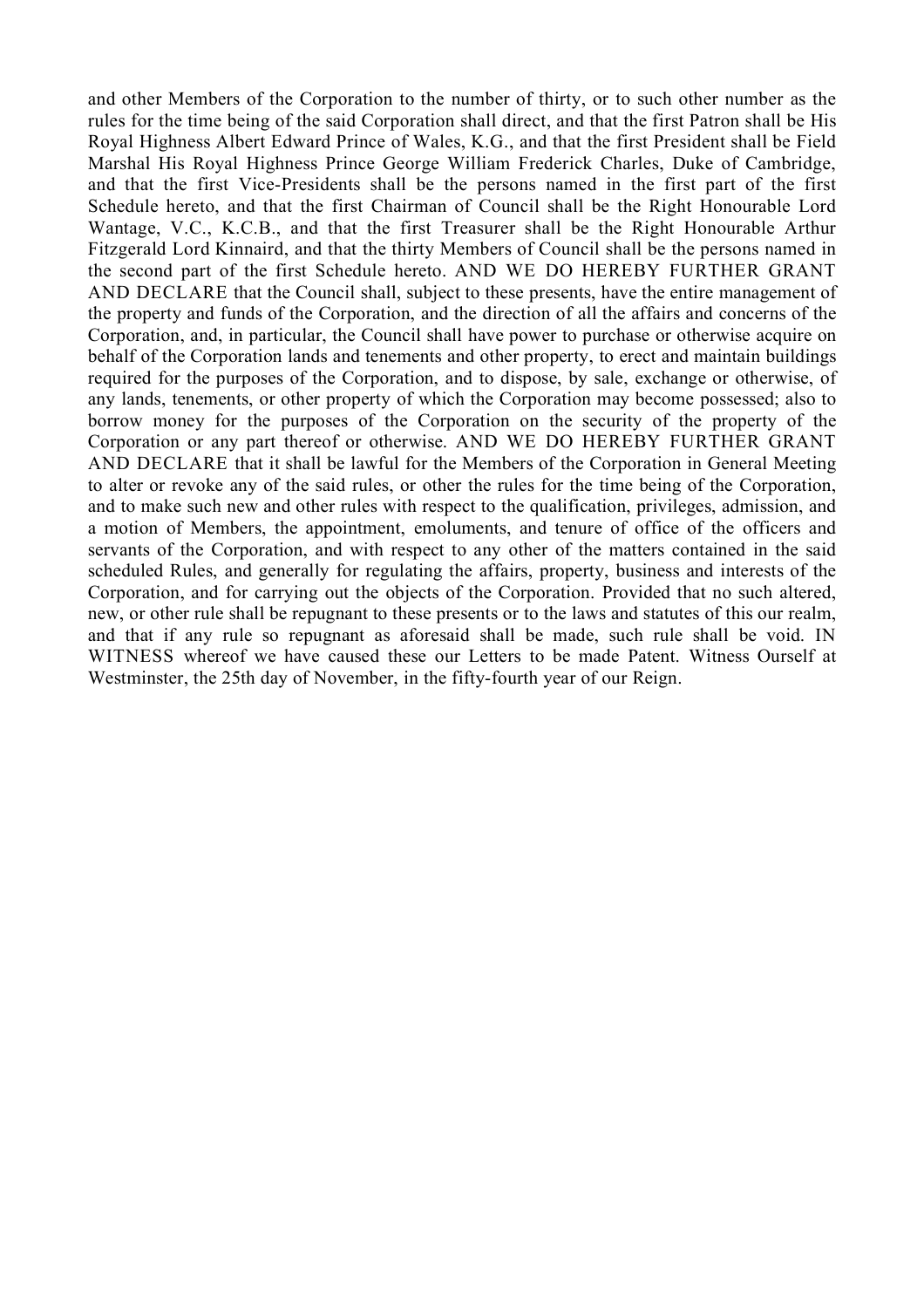# **FIRST SCHEDULE.**

# **PART I.**

#### *Vice-Presidents.*

H.H. The Maharajah of Vizianagram. Duke of Westminster, K.G. Marquis of Lansdowne, G.C.M.G. Marquis of Ripon, K.G., G.C.S.I. Earl Cowper, K.G. Earl Ducie. Marquis of Dufferin and Ava, K.P., G.C.B., G.C.M.G., G.C.S.I. Earl of Eldon. Earl of Leicester, K.G. Earl of Pembroke. Earl of Sefton, K.G. Earl Spencer, K.G. Earl Stanhope. Earl of Tankerville. Viscount Cranbrook, G.C.S.I. Viscount Hardinge, A.D.C. Lord Bateman. Col. Right Hon. Sydney North. Sir Thomas Fairbairn, Baronet. Sir Henry Peek, Baronet. Major-General Boxer, R.A. The Lord Advocate. The Lord Mayor of London. The Lord Provost of Edinburgh. The Lord Mayor of Dublin. The General Officer for the time being Commanding the Aldershot Division. The General Officer for the time being Commanding the Home Division. J.A. Mullens, Esq. H. Phillips, Esq. E.L. Pryse, Esq. Colonel Harrison Trent Stoughton. Colonel Stanley G. Bird. Captain E. St. John Mildmay.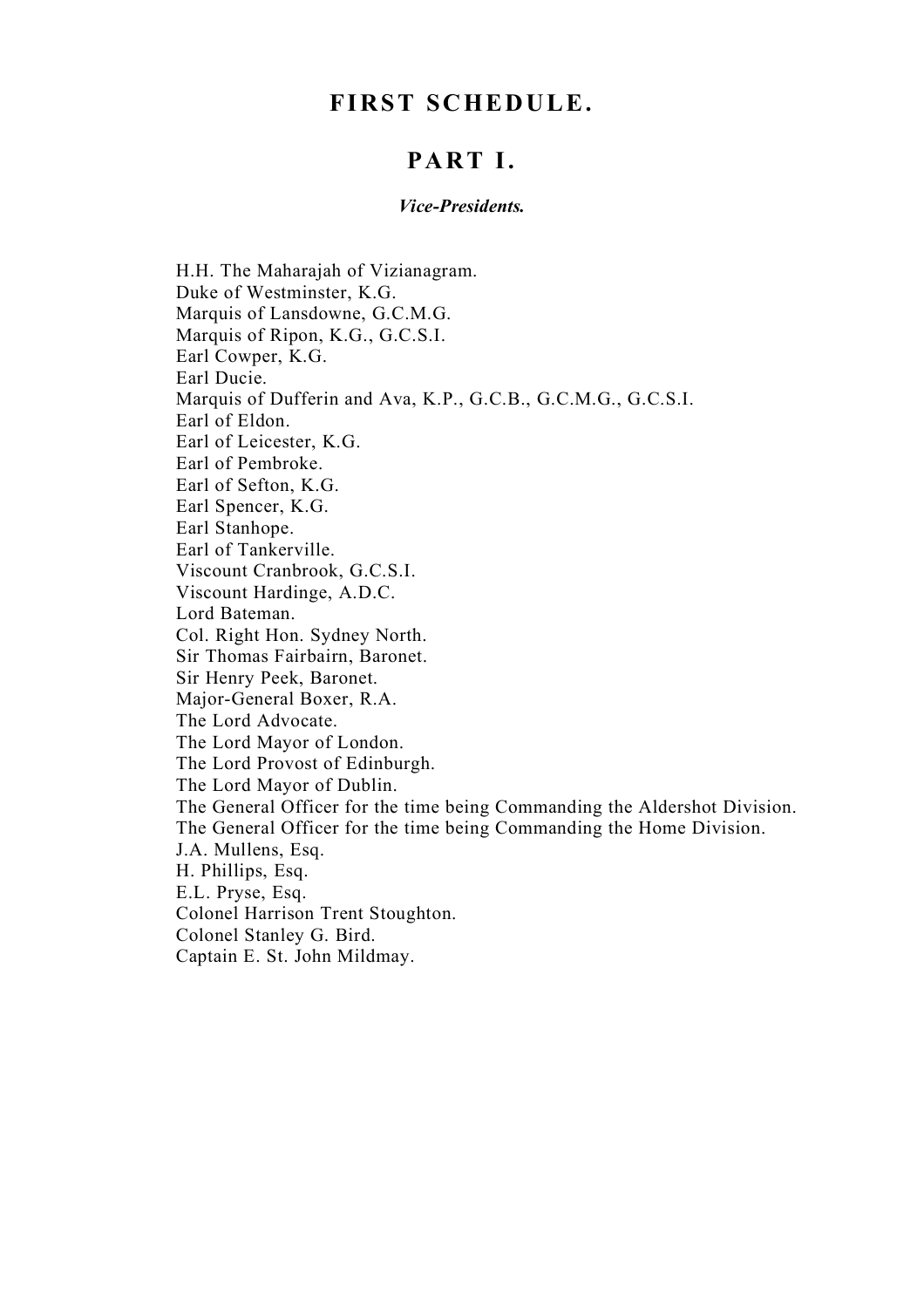# **PART II.**

### *Members of Council.*

Duke of Westminster, K.G. Brig.-General Right Hon J.H.A. Macdonald, C.B. Lieut.-Col. W. Marsden. Col. Viscount Bury, K.C.M.G., A.D.C. Brig.-General Lord Wantage, K.C.B., V.C. Colonel Alexander Wilson. Gen. Sir W. McMurdo, K.C.B. Earl of Lathom. Major-Gen. Philip Smith, C.B. Earl Waldegrave. Earl Spencer, K.G. Major S. Flood Page. G.T. Biddulph, Esq. Earl of Pembroke. Major C.B. Waller. Col. Sir Henry Fletcher, Bart., M.P. Lieut.-Col. Sir W.H. Walrond, Bart., M.P. Earl Brownlow. Henry Whitehead, Esq. Lieut.-Gen. Sir Evelyn Wood, K.C.M.G., K.C.B., V.C. Earl of Wemyss. Major R.H. Knox, C.B. Captain Stewart Pixley. Col. Hon. Algernon Egerton. Col. Sir H. Halford, Bart., C.B. Brig.-Gen. Sir H. Wilmot, Bart., C.B., V.C. Colonel Burt. Earl Wharncliffe. Martin R. Smith, Esq. J.A. Doyle, Esq.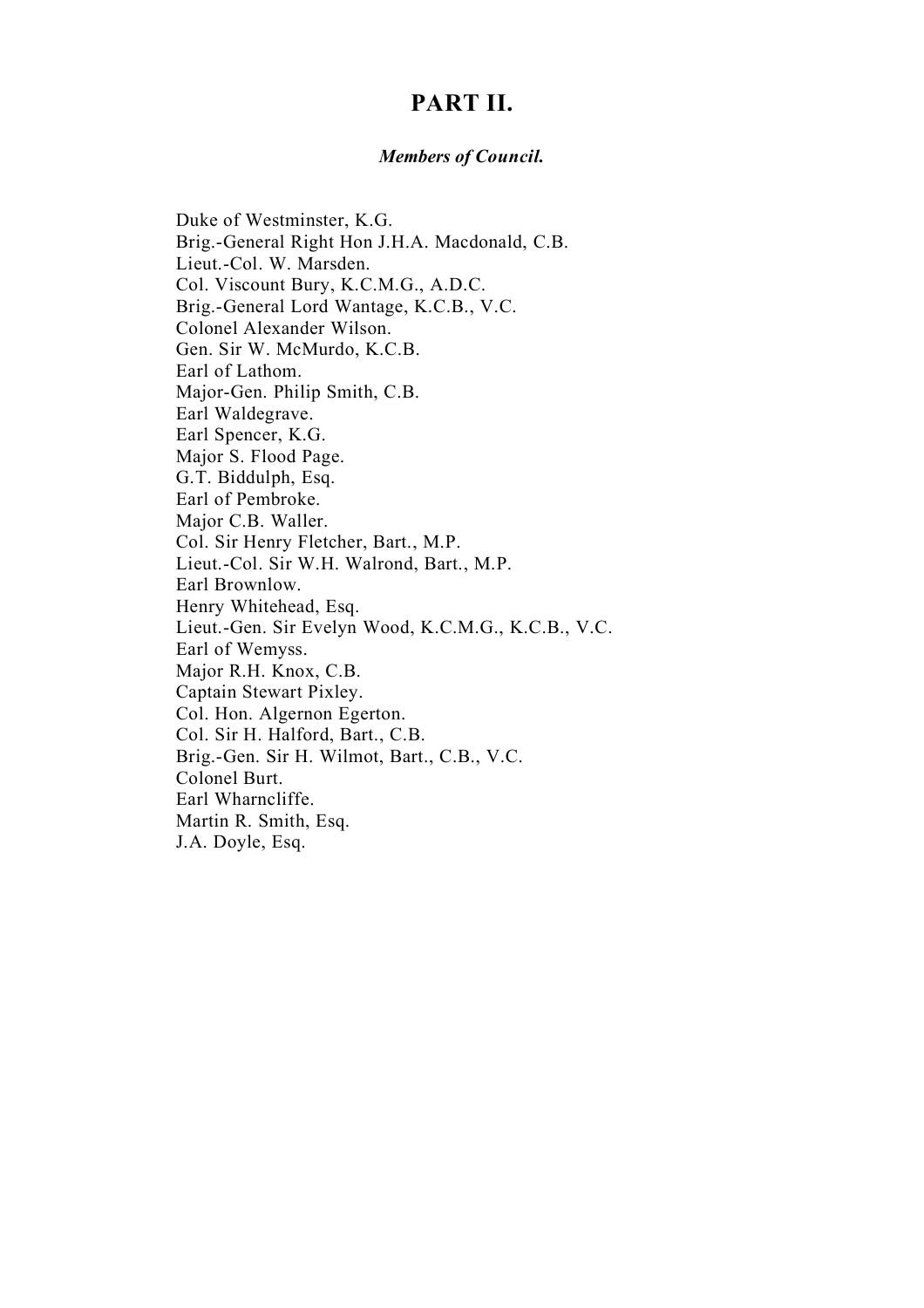# **SECOND SCHEDULE.**

# **RULES.**

## **OBJECTS .**

I. The objects of the National Rifle Association (in these rules referred to as "the Association") are the promotion and encouragement of Rifle Shooting throughout the Queen's dominions, and to give permanence to the Volunteer Force.

### **MEMBERS .**

II. The Corporate Members shall consist of Annual Members, Life Members, and Honorary Life Members.

III. Any person being a subscriber of one guinea per annum shall, upon his name being entered in the register, become an Annual Member of the National Rifle Association.

IV. A donor of £10. 10s. 0d. to the funds of the Association and a donor of a prize or prizes of the value of not less than £20 to be competed for at the Annual Prize Meeting shall, upon his name being entered in the register become a Life Member of the Association.

V. Every Volunteer duly enrolled, being the donor of £5. 5s. 0d. shall upon his name being entered in the register become a Life Member, or being a subscriber of 10s. per annum shall upon his name being entered in the register become an Annual Member of the Association. The term Volunteer in these rules shall include Yeomanry Cavalry.

VI. Any Member of a County Rifle Association who shall contribute 10s. annually through such Association shall upon his or her name being entered in the register become an Annual Member of the National Rifle Association.

VII. Every Local Rifle Association, whether in the United Kingdom, India, or the Colonies, subscribing not less than £5 per annum to the funds of the Association shall be entitled to a number of Memberships in the proportion of one to every 10s. thus subscribed. Such Local Association shall elect from its Members the persons to hold for the time being such Memberships and return their names and addresses when elected to the Secretary of the Association to be registered by him, and such persons shall, upon their names being entered in the register, become Annual Members of the National Rifle Association.

VIII. There shall be a register of Members in which shall be inserted the name and address of each Member, the date of his or her registration as a Member, and any other particulars as the Council may from time to time direct. The register shall be kept under the superintendence of the Secretary.

IX. The admission of any person as a Member of the Association, notwithstanding his or her being duly qualified as aforesaid, shall be subject to the approval of the Council.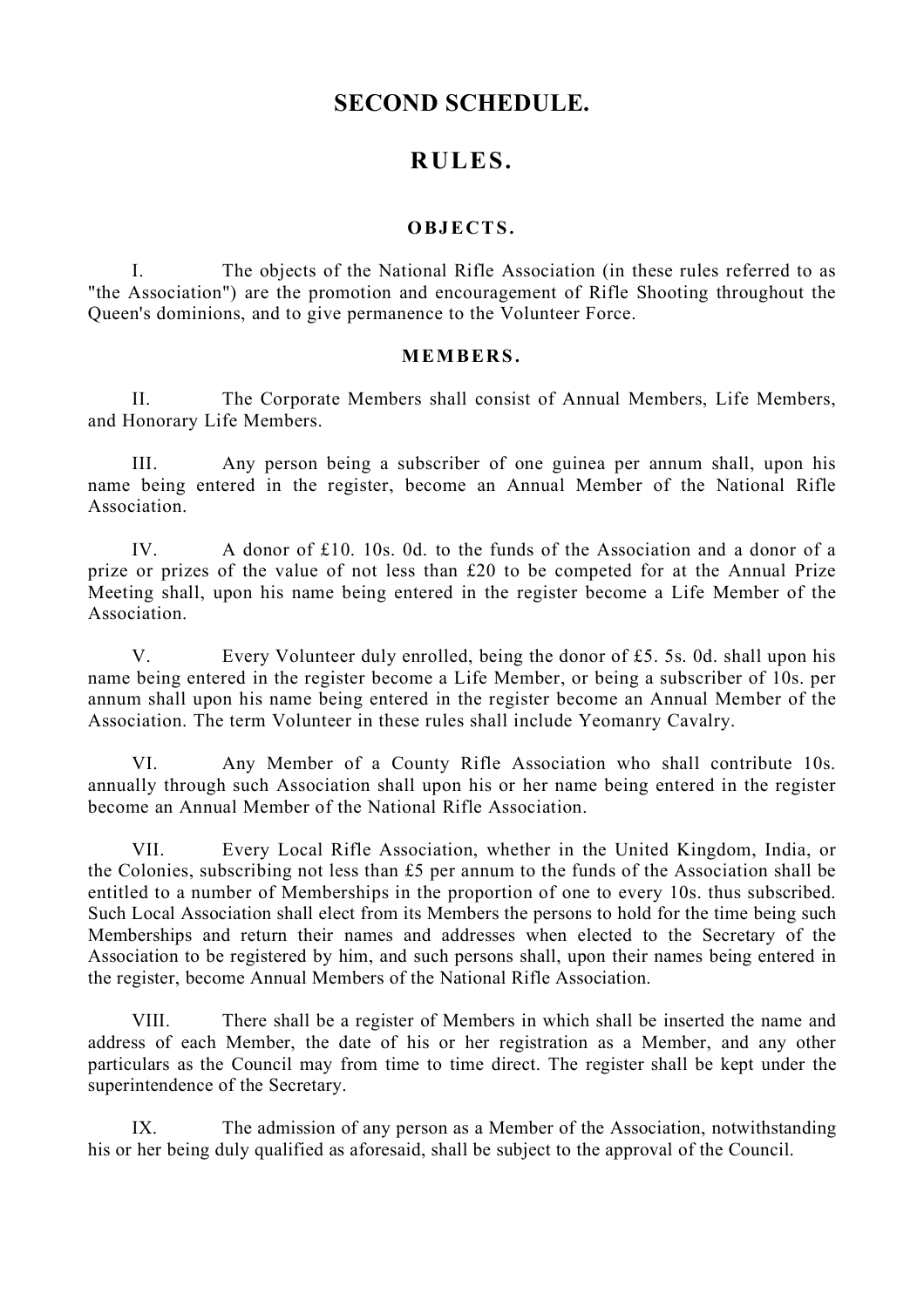X. The Council may from time to time nominate any number of persons to be Honorary Life Members of the Association. Honorary Life Members of the Association may also be elected at the Winter General Meeting of the Association on motion duly proposed and seconded.

XI. Subscriptions shall be due on the lst of January in each year. Any person becoming a Member of the Association shall continue to be a Member and be liable for his or her subscription until the 1st of January next succeeding the time when he or she shall give notice in writing to the Secretary of his or her intention to withdraw from the Association, or until his or her subscription shall be in arrear for one whole year, in which case his or her name may be struck off the Register of Members, but any Member whose name shall be so struck off shall be liable for all subscriptions in arrear at the time.

### **THE PATRON.**

XII. There shall be a Patron to be named by the Council.

### **OFFICERS.**

XIII. The officers of the Association shall be a President, thirty Vice-Presidents (exclusive of *ex-officio* Vice-Presidents), a Treasurer, thirty ordinary Members of Council, of whom one shall be Chairman, a Secretary and an Auditor.

XIV. The President and the Vice-Presidents shall be annually elected, and the vacancies in the Council shall be filled up at the Winter General Meeting. The Auditor for the year shall be annually elected at the Winter General Meeting. Should vacancies in any of these offices occur by death, resignation or otherwise between the Winter General Meetings, the Council shall have power to fill up such vacancies, subject to confirmation and approval at the subsequent Winter General Meeting.

XV. The Lord Mayor of the City of London for the time being, the Lord Provost of the City of Edinburgh for the time being, the Lord Mayor of the City of Dublin for the time being, Lords-Lieutenants of Counties being Members of the Association, the General Officer for the time being Commanding the Aldershot Division, and the General Officer for the time being Commanding the Home Division shall be *ex-officio* Vice-Presidents.

XVI. The Treasurer and the Secretary shall be appointed by the Council and removable at the pleasure of the Council. The Council may at any time appoint either an Honorary Secretary or an Assistant Secretary, or both, and may pay to the Secretary and to any Assistant Secretary such salaries as may appear to the Council to be fitting. Clerks may likewise be appointed and paid, and offices may be taken at the discretion of the Council.

XVII. The Council may invite gentlemen of influence in different parts of the country to act as Honorary Secretaries, and may appoint them accordingly.

### **THE COUNCIL.**

XVIII. The Council shall consist of the President, the Treasurer and thirty ordinary Members. Five Members of the Council shall be a quorum.

XIX. At the Winter General Meeting of the Association to be held in the year 1891 and in every succeeding year one-third of the ordinary Members of the Council shall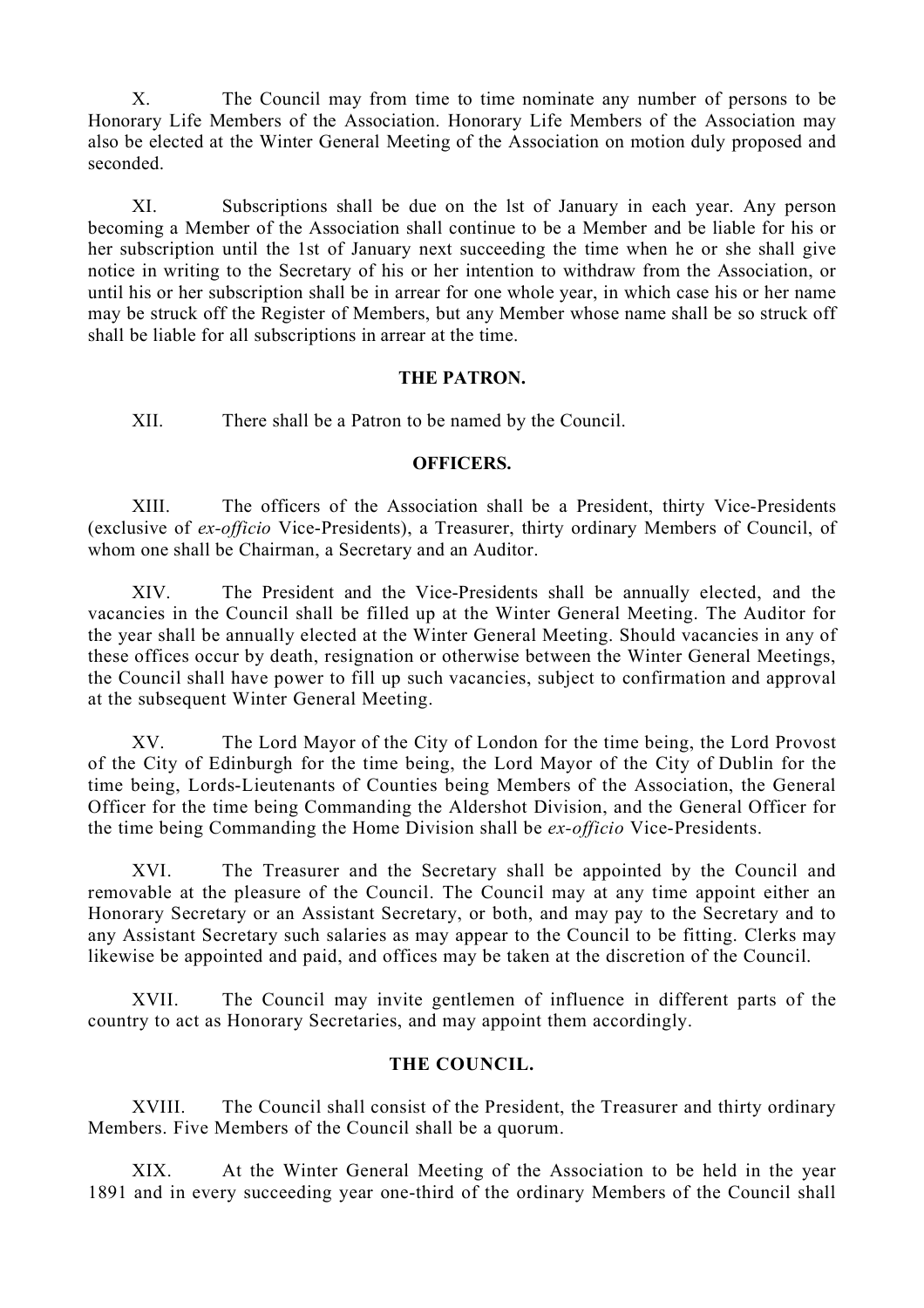retire from office, but any Member so retiring shall be eligible for reelection. The vacancies in the Council by retirement, death or resignation, shall be filled up by the Members of the Association present at the Winter General Meeting.

The ten persons whose names are first given in the second part of the First Schedule to the Charter, shall retire at the Winter General Meeting of 1891, the ten whose names are secondly there given shall retire at the Winter General Meeting of 1892. At

every subsequent Winter General Meeting the ten Members of the Council who have been longest in office shall retire.

Any person chosen by the Council to fill up a casual vacancy shall retain his office so long only as the vacating Member would have retained the same had he not vacated his office.

The Council may act notwithstanding any vacancies for the time being existing in their body.

XX. The Chairman of the Council shall be chosen by the Council, and shall hold office for one year.

XXI. The Council shall appoint one of their number to act as Vice-Chairman, who shall hold office for one year.

XXII. The Council shall have the entire management of the property and funds of the Association, and the direction of all the affairs and concerns of the Association, and shall have power to purchase or otherwise acquire on behalf of the Association lands and tenements and other property, to erect and maintain buildings required for the purposes of the Association, and to dispose by sale, exchange or otherwise, of the property of which the Association may become possessed. The Council shall also have power to borrow money for the purposes of the Association on the security of the property of the Association or any part thereof, or otherwise and generally the Council may do all such acts and deeds as shall appear to them necessary or expedient to be done for the purpose of carrying into effect the objects of the Association.

XXIII. The Council shall have power to make such byelaws with respect to the summoning, notice, place, management and adjournment of their Meetings, and generally with respect to the transaction and management of business by the Council or by any Committee of the Council as they may think fit, no byelaw being in any case altered or new one proposed within at least one month's notice of such intention being given to each Member of the Council.

XXIV. The Council shall have power from time to time to appoint Committees of its Members, and to delegate to such Committees respectively any power or business as the Council may think fit.

XXV. The President or, in his absence, the Chairman of the Council, or, in the absence of both, the Vice-Chairman of the Council shall preside at all Meetings of the Council or of any Committee thereof of which he may be a Member.

### **GENERAL MEETINGS.**

XXVI. There shall be two General Meetings of the Association in each year held in London, on days to be fixed by the Council, of which not less than five weeks' notice shall be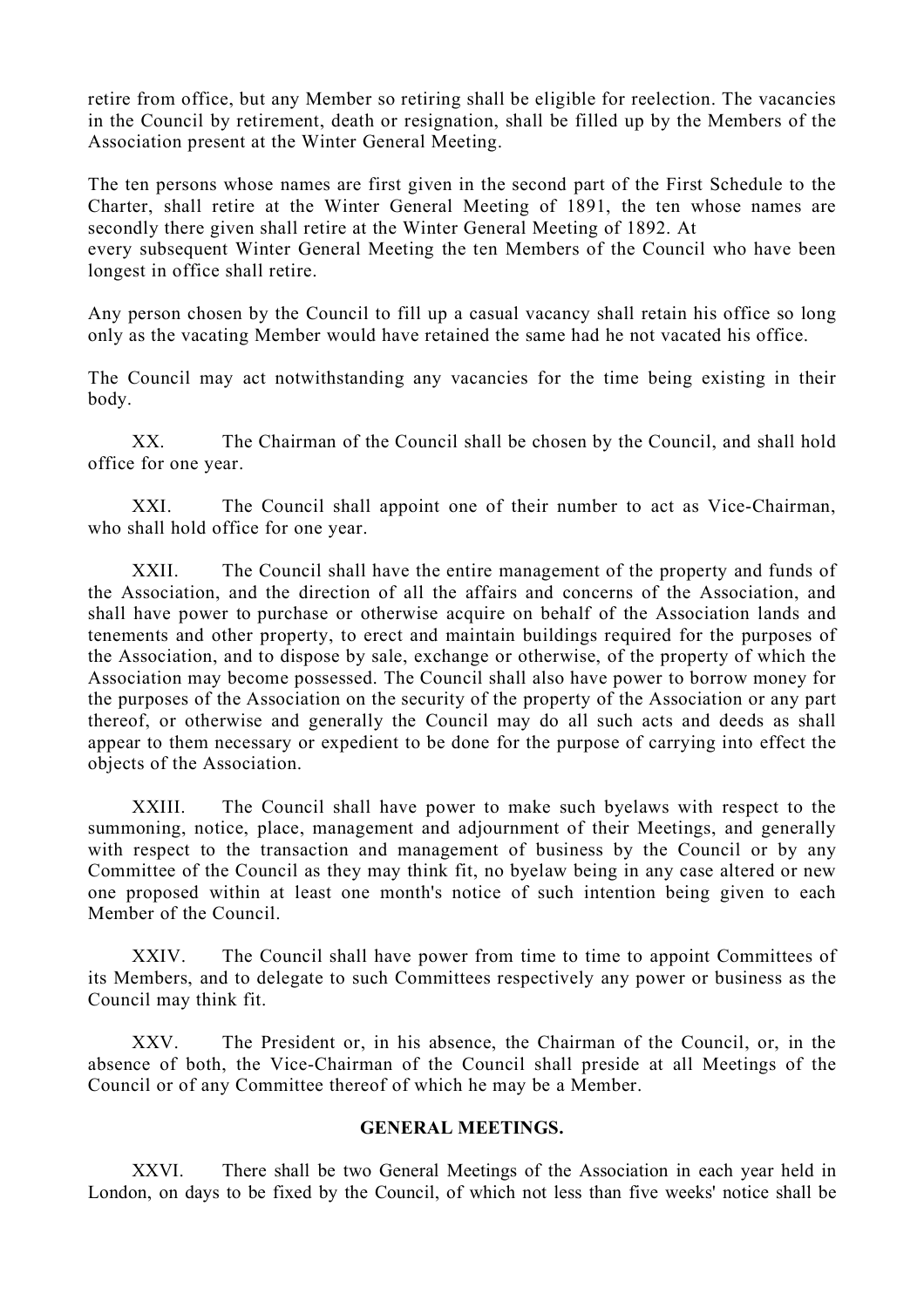given, one Meeting to be held in the month of February and to be called the Winter General Meeting, and the other in the month of May to be called the Spring General Meeting.

XXVII. Special General Meetings shall be held whenever summoned by the President or the Council or on requisition as hereinafter provided, not less than fifteen days' notice thereof being given.

XXVIII. If at any Meeting of the Association the President be not present at the time appointed for holding the same, or within a quarter of an hour afterwards, the Chairman of the Council shall preside, or failing him the Vice-Chairman, and failing both the Members present shall choose some Vice-President or Member of the Council present to preside at such Meeting.

XXIX. The Council shall present to the Winter General Meeting a report of the condition of the Association with such particulars as the Council may think requisite.

On the occasion of any such vacancies having occurred in the Council as are required to be filled by the Association in General Meeting assembled the General Meeting shall proceed to fill up such vacancies by election.

A General Meeting may transact any such business although not in these rules specially mentioned as shall be laid before them by the Council.

Ten Members shall be a quorum at any General Meeting of the Association.

If at any General Meeting of the Association ten Members are not present within an hour after the time appointed for holding the same, the Meeting shall stand adjourned to the same day in the next week, and if at such adjourned Meeting ten Members are not present within an hour after the time appointed for holding the Meeting, the Meeting shall stand adjourned *sine die*.

Every Member of the Association present at the General Meeting and who shall have been for a period of at least six months immediately preceding registered as a Member of the Association, shall be entitled to one vote and no more, with this exception, that if at any Meeting, or upon the taking of a Poll, the number of votes given against and in favour of any matter are equal the person presiding may give a second or casting vote.

All questions for the decision of a General Meeting having been put by the Chairman of such Meeting in the form of a motion duly proposed and seconded shall be determined by a show of hands, the result to be declared by the Chairman.

If after any question has been so put to the Meeting a Poll be thereupon demanded by not less than twelve Members present at such Meeting and competent to vote - the same question shall be submitted to all the Members of the Association competent to vote, whether present at such Meeting or not, and shall be determined by the result of their votes given in writing, for which purpose the Chairman shall sign the form of the question upon which the Poll is demanded, and such question shall be printed and forwarded by post by the Secretary to each Member, accompanied by a voting paper to be signed by the Member and returned to the Secretary within seven days after the date of the same being posted from the office of the Association, and any vote not received at the office within that time shall not be counted. The result of the Poll shall be ascertained by two scrutineers to be named at the General Meeting, one by the Member moving the question on which the Poll is demanded, the other by the Council, and such result shall be declared on the day fixed for the adjournment of the General Meeting at such adjourned Meeting.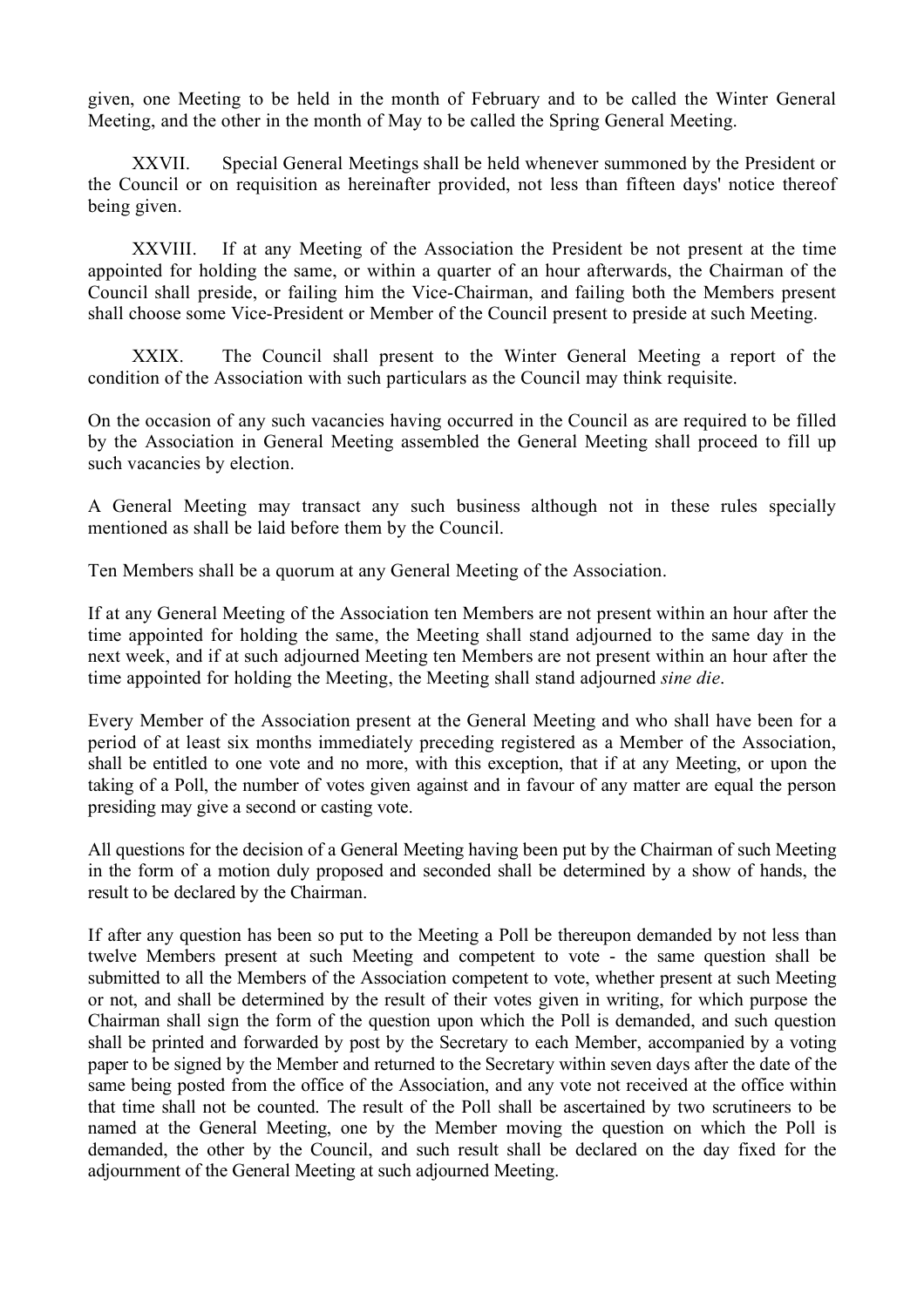For the purpose of a Poll and of any notices to be given to the Members it shall be sufficient if the voting paper or notice be sent by post to the address of such Member as registered at the office of the Association.

XXX. The Council shall convene a Special General Meeting on the written requisition of any fifty Members of the Association within twenty-eight days from the date of the receipt of such requisition. Such requisition shall state the particular object of and business to be transacted at such Meeting, notice of which shall be given not less than fifteen days prior to the date on which such Meeting is to be held.

The proceedings at a Special General Meeting shall be regulated according to those hereinbefore provided for an Ordinary General Meeting except that no business shall be transacted at a Special General Meeting other than that for which it shall have been convened.

XXXI. The Council shall fix the place of all Meetings whether Ordinary or Special.

### **SHOOTING COMPETITIONS.**

XXXII. There shall be Meetings for shooting at such times and in such places as shall be deemed by the Council most advantageous to the advancement of the objects of the Association.

Announcement shall be made by the Council from time to time of the date and place of any Meeting for shooting competition proposed to be held in the ensuing year.

There shall be such prizes open to such persons or classes of persons as competitors, and on such terms and on payment of such entrance fees as may be fixed by the Council from time to time, and all matters connected with the competition for such prizes shall be in the discretion of the Council.

The Council shall have power to make and enforce regulations for the conduct of Meetings for shooting competition, or to be observed by persons attending the same.

XXXIII. County Rifle Associations in connection with the National Rifle Association shall be annually entitled to the bronze medals of the National Rifle Association to be competed for by the Volunteers of the County at the Annual Prize Meeting of such County Rifle Association. Where any County in connection with the National Rifle Association contains over 5,000 efficient Volunteers, such County shall be entitled to bronze medals of the National Rifle Association in the following proportions:

#### Counties having from

| 5,000 to 10,000  |  | Two bronze Medals. |     |     |
|------------------|--|--------------------|-----|-----|
| 10,000 to 15,000 |  | Three              | ,,  | ,,  |
| 15,000 to 20,000 |  | Four               | ,,  | , 2 |
| 20,000 to 25,000 |  | Five               | ,,  | ,,  |
| 25,000 to 30,000 |  | Six                | ,,  | ,,  |
| 30,000 to 35,000 |  | Seven              | י י | ,,  |

And so on in the same proportion from 35,000 provided the County contributes annually to the National Rifle Association a sum of not less than £5 in 10s. Memberships in respect of each bronze medal to which it shall be entitled, and the Rifle Association of the County shall make such arrangements either by sub-division of the County or otherwise, as it shall think fit; for the competition for such medals.